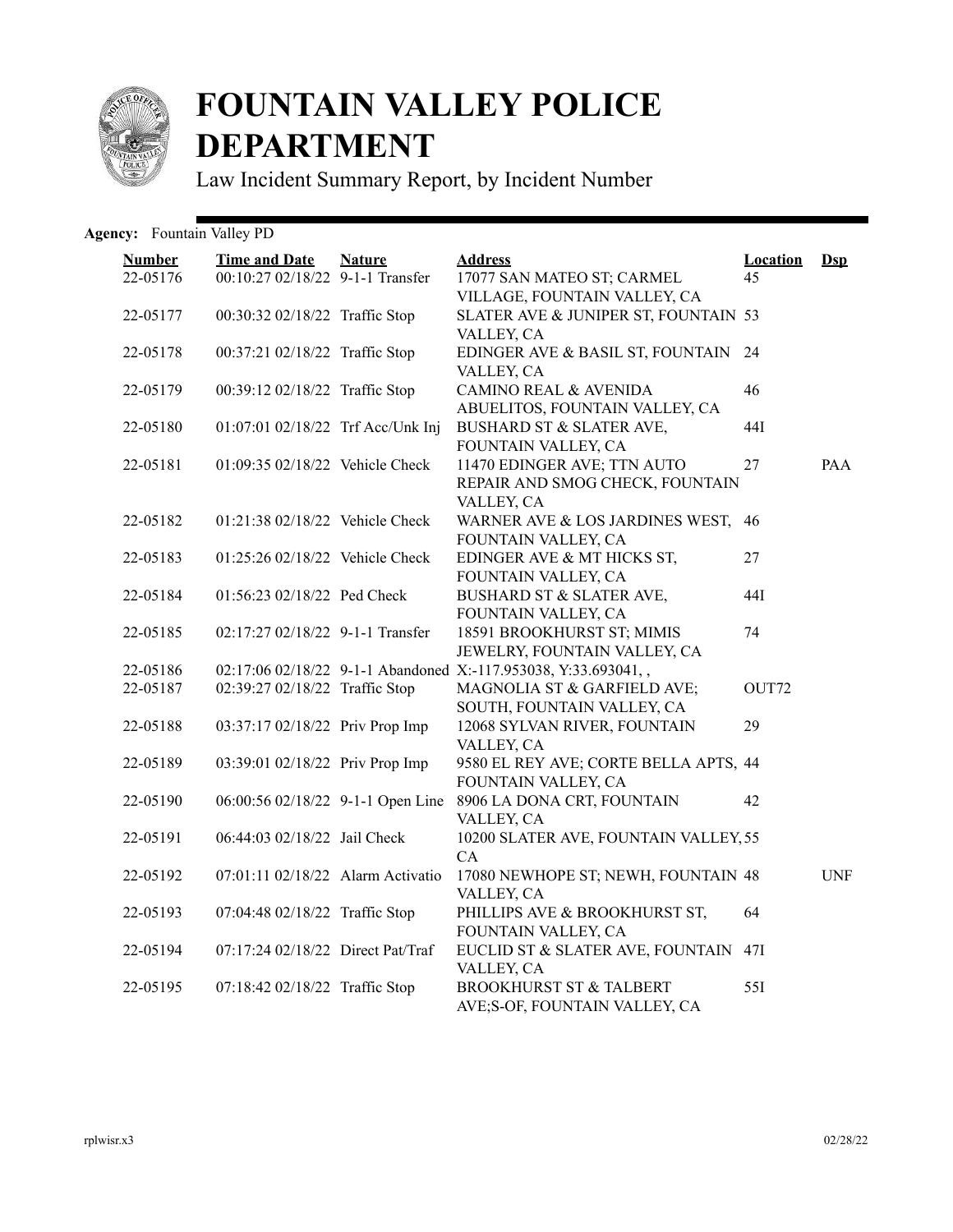| <b>Number</b><br>22-05196 | <b>Time and Date</b><br>07:34:32 02/18/22 Traffic Stop | <b>Nature</b> | <b>Address</b><br><b>BROOKHURST ST &amp; TALBERT AVE;</b>          | <b>Location</b><br>55I | $\mathbf{Dsp}$ |
|---------------------------|--------------------------------------------------------|---------------|--------------------------------------------------------------------|------------------------|----------------|
|                           |                                                        |               | S-OF, FOUNTAIN VALLEY, CA                                          |                        |                |
| 22-05197                  | 07:35:22 02/18/22 Direct Pat/Traf                      |               | 11303 SANDSTONE AVE; NORTHCUTT<br>SCHOOL, FOUNTAIN VALLEY, CA      | 37                     |                |
| 22-05198                  | 07:36:17 02/18/22 Veh Repo                             |               | 16129 EVANS CIR, FOUNTAIN VALLEY,<br>CA                            | 28                     |                |
| 22-05199                  | 07:37:54 02/18/22 Direct Pat/Traf                      |               | 16200 BUSHARD ST; ALLEN SCHOOL,<br>FOUNTAIN VALLEY, CA             | 24                     |                |
| 22-05200                  | 07:39:36 02/18/22 Traffic Stop                         |               | 11303 SANDSTONE AVE; NORTHCUTT<br>SCHOOL, FOUNTAIN VALLEY, CA      | 37                     |                |
| 22-05201                  | 07:43:33 02/18/22 Traffic Stop                         |               | 18035 BROOKHURST ST, FOUNTAIN<br>VALLEY, CA                        | 64                     |                |
| 22-05202                  | 07:44:00 02/18/22 Traffic Stop                         |               | SLATER AVE & LOS ALAMOS ST,<br>FOUNTAIN VALLEY, CA                 | 55                     |                |
| 22-05203                  | 07:46:49 02/18/22 Traffic Stop                         |               | 11303 SANDSTONE AVE; NORTHCUTT<br>SCHOOL, FOUNTAIN VALLEY, CA      | 37                     |                |
| 22-05204                  | 07:50:15 02/18/22 Direct Pat/Traf                      |               | 17415 LOS JARDINES WEST; MASUDA<br>SCHOOL, FOUNTAIN VALLEY, CA     | 46                     |                |
| 22-05205                  | 07:50:57 02/18/22 Traffic Stop                         |               | LOS JARDINES WEST & REIMER ST,<br>FOUNTAIN VALLEY, CA              | 46                     |                |
| 22-05206                  | 07:54:59 02/18/22 Traffic Stop                         |               | BROOKHURST ST & STONE FIELD DR,<br>FOUNTAIN VALLEY, CA             | 65                     |                |
| 22-05207                  | 08:01:17 02/18/22 Traffic Stop                         |               | SLATER AVE & LOS JARDINES WEST,<br>FOUNTAIN VALLEY, CA             | 46                     |                |
| 22-05208                  | 08:07:25 02/18/22 Traffic Stop                         |               | 17971 BROOKHURST ST; BERRI<br>BROTHERS GAS, FOUNTAIN VALLEY,       | 54                     |                |
| 22-05209                  | 18:04:01 02/18/22 Signal Issue                         |               | CA<br>TALBERT AVE & CASHEW ST,<br>FOUNTAIN VALLEY, CA              | 54                     |                |
| 22-05210                  | 08:04:33 02/18/22 Res Burg Rpt                         |               | 10675 LEHNHARDT AVE, FOUNTAIN<br>VALLEY, CA                        | 16                     | <b>ACT</b>     |
| 22-05211                  | 08:12:32 02/18/22 Trans Complaint                      |               | 17136 MAGNOLIA ST; CVS, FOUNTAIN<br>VALLEY, CA                     | 43                     |                |
| 22-05212                  | 08:16:08 02/18/22 Traffic Stop                         |               | BROOKHURST ST & TALBERT AVE;                                       | 55I                    |                |
| 22-05213                  | 08:17:02 02/18/22 Traffic Stop                         |               | S-OF, FOUNTAIN VALLEY, CA<br>BUSHARD ST & HEIL AVE, FOUNTAIN       | 24I                    |                |
| 22-05214                  | 08:16:20 02/18/22 Stolen Veh Rpt                       |               | VALLEY, CA<br>18257 ARCHES CRT, FOUNTAIN                           | 65                     |                |
| 22-05215                  | 08:23:36 02/18/22 Traffic Stop                         |               | VALLEY, CA<br>BUSHARD ST & CARNATION AVE,<br>FOUNTAIN VALLEY, CA   | 24                     |                |
| 22-05216                  | 08:24:11 02/18/22 9-1-1 Misdial                        |               | TALBERT AVE & CASHEW ST,<br>FOUNTAIN VALLEY, CA                    | 64                     |                |
| 22-05217                  | 08:32:41 02/18/22 Trans Complaint                      |               | 17360 BROOKHURST ST, FOUNTAIN<br>VALLEY, CA                        | 45                     |                |
| 22-05218                  | 08:43:48 02/18/22 Traffic Stop                         |               | 17971 BROOKHURST ST; BERRI<br>BROTHERS GAS, FOUNTAIN VALLEY,<br>CA | 54                     |                |
| 22-05219                  | 08:47:57 02/18/22 Vehicle Check                        |               | TOIYABI,,                                                          |                        |                |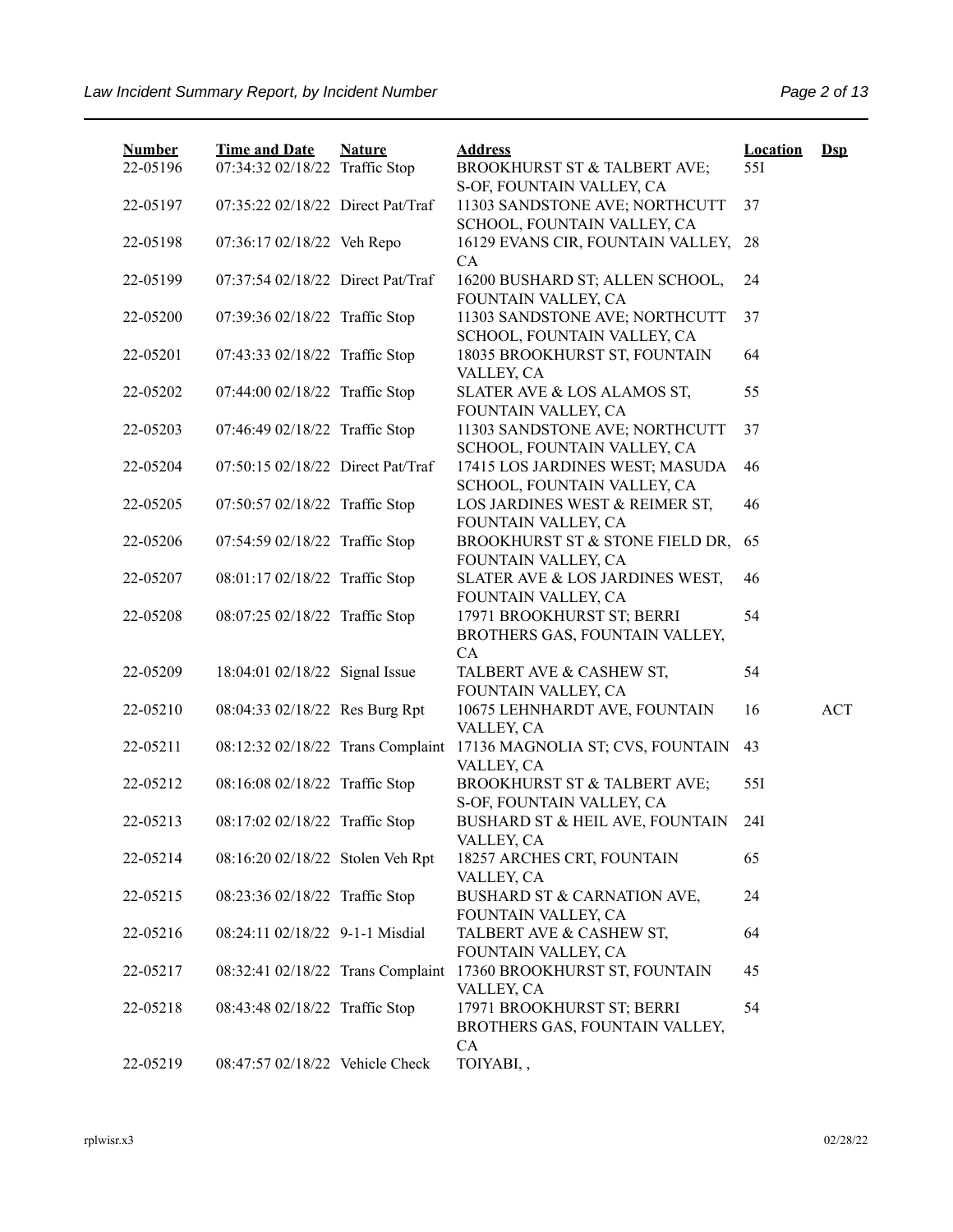| <b>Number</b> | <b>Time and Date</b>              | <b>Nature</b> | <b>Address</b>                                                                               | <b>Location</b> | $\mathbf{Dsp}$ |
|---------------|-----------------------------------|---------------|----------------------------------------------------------------------------------------------|-----------------|----------------|
| 22-05220      | 08:53:32 02/18/22 Traffic Stop    |               | TALBERT AVE & BROOKHURST ST,<br>FOUNTAIN VALLEY, CA                                          | 55I             |                |
| 22-05221      | 08:52:18 02/18/22 Outside Agency  |               | 8686 LA PLAYA CIR, FOUNTAIN<br>VALLEY, CA                                                    | 52              |                |
| 22-05222      | 08:54:27 02/18/22 Traffic Stop    |               | MAGNOLIA ST & WARNER AVE,<br>FOUNTAIN VALLEY, CA                                             | 33I             |                |
| 22-05223      | 08:56:55 02/18/22 Traffic Stop    |               | BROOKHURST ST & SLATER AVE,<br>FOUNTAIN VALLEY, CA                                           | 45I             |                |
| 22-05224      | 08:54:45 02/18/22 Citizen Assist  |               | 602 BALSA LN, FOUNTAIN VALLEY, CA 64                                                         |                 |                |
| 22-05225      | 08:58:25 02/18/22 9-1-1 Misdial   |               | 18802 WALNUT ST, FOUNTAIN VALLEY, 73<br>CA                                                   |                 |                |
| 22-05226      | 09:09:08 02/18/22 Traffic Stop    |               | 17971 BROOKHURST ST; BERRI<br>BROTHERS GAS, FOUNTAIN VALLEY,<br><b>CA</b>                    | 54              |                |
| 22-05227      | 09:18:23 02/18/22 Traffic Stop    |               | 18651 BROOKHURST ST; SCHOOLS<br>FIRST CREDIT UNION, FOUNTAIN<br>VALLEY, CA                   | 74              |                |
| 22-05228      | 09:20:27 02/18/22 Comm Burg Rpt   |               | 11095 WARNER AVE; ROUND TABLE<br>PIZZA, FOUNTAIN VALLEY, CA                                  | 37              |                |
| 22-05229      |                                   |               | 09:27:27 02/18/22 Check Well Bein 9380 WARNER AVE; SUNRISE MARKET, 43<br>FOUNTAIN VALLEY, CA |                 |                |
| 22-05230      | 09:29:18 02/18/22 Neighbor Disput |               | 10271 CALLE INDEPENDENCIA,<br>FOUNTAIN VALLEY, CA                                            | 45              |                |
| 22-05231      | 09:48:42 02/18/22 Hlo Followup    |               | 16400 BROOKHURST ST; FV REC<br>CENTER, FOUNTAIN VALLEY, CA                                   | 25              |                |
| 22-05232      | 09:53:57 02/18/22 Traffic Hazard  |               | WARNER AVE & NEWHOPE ST,<br>FOUNTAIN VALLEY, CA                                              | 38I             |                |
| 22-05233      | 10:16:55 02/18/22 Citizen Assist  |               | 9527 TOUCAN AVE, FOUNTAIN VALLEY, 64<br>CA                                                   |                 |                |
| 22-05234      | 10:40:34 02/18/22 Patrol Check    |               | 9125 RECREATION CIR; MOTEL 6,<br>FOUNTAIN VALLEY, CA                                         | 33              |                |
| 22-05235      | 11:02:33 02/18/22 Citizen Assist  |               | 10200 SLATER AVE, FOUNTAIN VALLEY, 55<br><b>CA</b>                                           |                 |                |
| 22-05236      | 11:38:10 02/18/22 Patrol Check    |               | 16400 BROOKHURST ST; FV REC<br>CENTER, FOUNTAIN VALLEY, CA                                   | 25              |                |
| 22-05237      | 11:49:42 02/18/22 Traffic Stop    |               | BROOKHURST ST & SLATER AVE; S-OF, 45I<br>FOUNTAIN VALLEY, CA                                 |                 |                |
| 22-05238      | 12:08:45 02/18/22 Traffic Stop    |               | TALBERT AVE & BUSHARD ST; E-OF,<br>FOUNTAIN VALLEY, CA                                       | 54I             |                |
| 22-05239      | 12:11:40 02/18/22 Non Injury Tc   |               | 17900 NEWHOPE ST; COSTCO,<br>FOUNTAIN VALLEY, CA                                             | 57              |                |
| 22-05240      | 13:43:52 02/18/22 Walkaway        |               | 17100 EUCLID ST; FV HOSPITAL,<br>FOUNTAIN VALLEY, CA                                         | 47              |                |
| 22-05241      |                                   |               | 12:33:46 02/18/22 Veh Tampering R 9455 CLOVER AVE #11, FOUNTAIN<br>VALLEY, CA                | 33              |                |
| 22-05242      | 12:52:21 02/18/22 Traffic Stop    |               | HARBOR BLVD & LILAC AVE,<br>FOUNTAIN VALLEY, CA                                              | 191             |                |
| 22-05243      | 13:04:41 02/18/22 Patrol Check    |               | 8841 SANDPIPER CIR, FOUNTAIN<br>VALLEY, CA                                                   | 62              |                |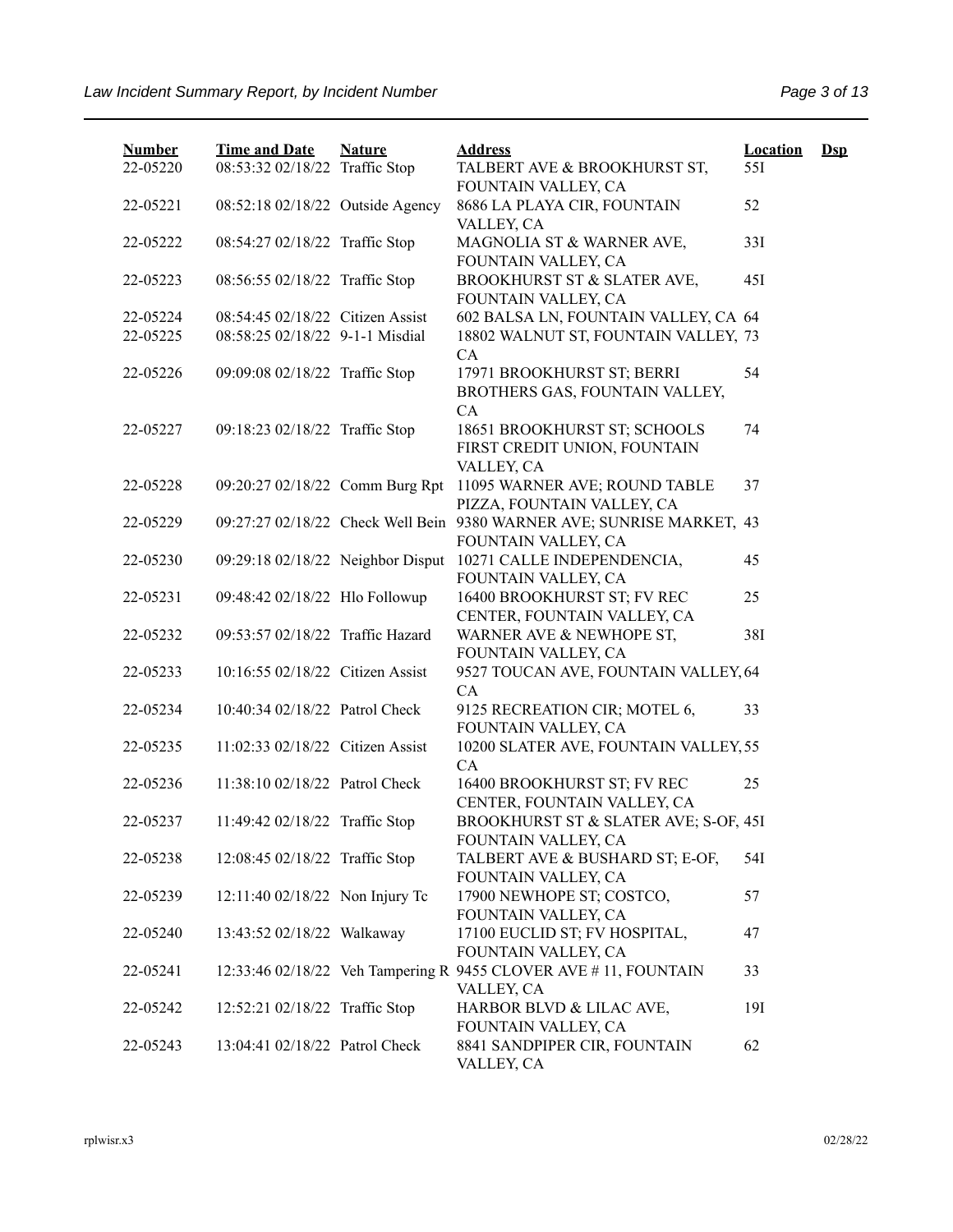| <b>Number</b> | <b>Time and Date</b>              | <b>Nature</b> | <b>Address</b>                                                              | <b>Location</b> | $\mathbf{Dsp}$ |
|---------------|-----------------------------------|---------------|-----------------------------------------------------------------------------|-----------------|----------------|
| 22-05244      | 13:15:43 02/18/22 Trans Complaint |               | 8956 WARNER AVE; SMART AND FINAL, 42<br>FOUNTAIN VALLEY, CA                 |                 | PAA            |
| 22-05245      | 13:24:11 02/18/22 9-1-1 Transfer  |               | 11360 IVORY AVE, FOUNTAIN VALLEY, 27<br>CA                                  |                 |                |
| 22-05246      | 13:34:08 02/18/22 Traffic Stop    |               | LOS JARDINES WEST & WARNER AVE, 46<br>FOUNTAIN VALLEY, CA                   |                 |                |
| 22-05247      | 13:43:56 02/18/22 Traffic Stop    |               | SLATER AVE & LOS ALAMOS ST,<br>FOUNTAIN VALLEY, CA                          | 55              |                |
| 22-05248      | 13:47:16 02/18/22 9-1-1 Open Line |               | 11208 YOUNG RIVER AVE;<br>COMPONENTS CENTER INC, FOUNTAIN<br>VALLEY, CA     | 47              |                |
| 22-05249      | 13:51:49 02/18/22 Dist Of Peac    |               | 17400 BROOKHURST ST; CITIBANK,<br>FOUNTAIN VALLEY, CA                       | 45              |                |
| 22-05250      | 14:13:05 02/18/22 9-1-1 Open Line |               | 17860 NEWHOPE ST #108; ENTERPRISE 57<br>RENT A CAR, FOUNTAIN VALLEY, CA     |                 |                |
| 22-05251      | 14:14:58 02/18/22 9-1-1 Misdial   |               | 10960 TALBERT AVE, FOUNTAIN<br>VALLEY, CA                                   | 66              |                |
| 22-05252      | 14:14:45 02/18/22 Check Well Bein |               | 17037 BROOKHURST ST, FOUNTAIN<br>VALLEY, CA                                 | 44              |                |
| 22-05253      | 14:28:00 02/18/22 Traffic Stop    |               | BROOKHURST ST & SLATER AVE,<br>FOUNTAIN VALLEY, CA                          | 45I             |                |
| 22-05254      | 14:27:02 02/18/22 Trans Complaint |               | 17287 FLAME TREE CIR, FOUNTAIN<br>VALLEY, CA                                | 44              |                |
| 22-05255      | 14:40:27 02/18/22 9-1-1 Transfer  |               | 17077 SAN MATEO ST; CARMEL<br>VILLAGE, FOUNTAIN VALLEY, CA                  | 45              |                |
| 22-05256      | 14:39:30 02/18/22 9-1-1 Transfer  |               | NEWHOPE ST & 1ST, FOUNTAIN<br>VALLEY, CA                                    |                 |                |
| 22-05257      |                                   |               | 14:53:59 02/18/22 Check Well Bein 813 EUCALYPTUS LN, FOUNTAIN<br>VALLEY, CA | 64              |                |
| 22-05258      | 15:00:14 02/18/22 9-1-1 Misdial   |               | 8511 ROCKFISH CIR, FOUNTAIN<br>VALLEY, CA                                   | 52              |                |
| 22-05259      | 15:10:21 02/18/22 Threats Rpt     |               | 8511 ROCKFISH CIR, FOUNTAIN<br>VALLEY, CA                                   | 52              |                |
| 22-05260      | 15:14:31 02/18/22 9-1-1 Misdial   |               | 16492 EUCLID ST, FOUNTAIN VALLEY,<br>CA                                     | 27              |                |
| 22-05261      | 15:23:15 02/18/22 9-1-1 Transfer  |               | 11778 TULIP CRT, FOUNTAIN VALLEY,<br>CA                                     | 18              |                |
| 22-05262      | 15:23:43 02/18/22 Trans Complaint |               | WARD ST & EGRET AVE, FOUNTAIN<br>VALLEY, CA                                 | 75              |                |
| 22-05263      | 15:29:01 02/18/22 Illegal Parking |               | 16606 TERREL ST, FOUNTAIN VALLEY, 38<br><b>CA</b>                           |                 |                |
| 22-05264      | 15:44:53 02/18/22 Vandalism Now   |               | 18480 BROOKHURST ST; ARCO,<br>FOUNTAIN VALLEY, CA                           | 65              |                |
| 22-05265      | 16:00:05 02/18/22 9-1-1 Incomplet |               | 18075 EUCLID ST, FOUNTAIN VALLEY,<br><b>CA</b>                              | 67              |                |
| 22-05266      | 16:01:26 02/18/22 Traffic Stop    |               | EUCLID ST & TALBERT AVE;<br>DECORATIVE HOUSE, FOUNTAIN<br>VALLEY, CA        | 57I             |                |
| 22-05267      | 16:05:59 02/18/22 Civil Issue     |               | 18597 BROOKHURST ST, FOUNTAIN<br>VALLEY, CA                                 | 74              |                |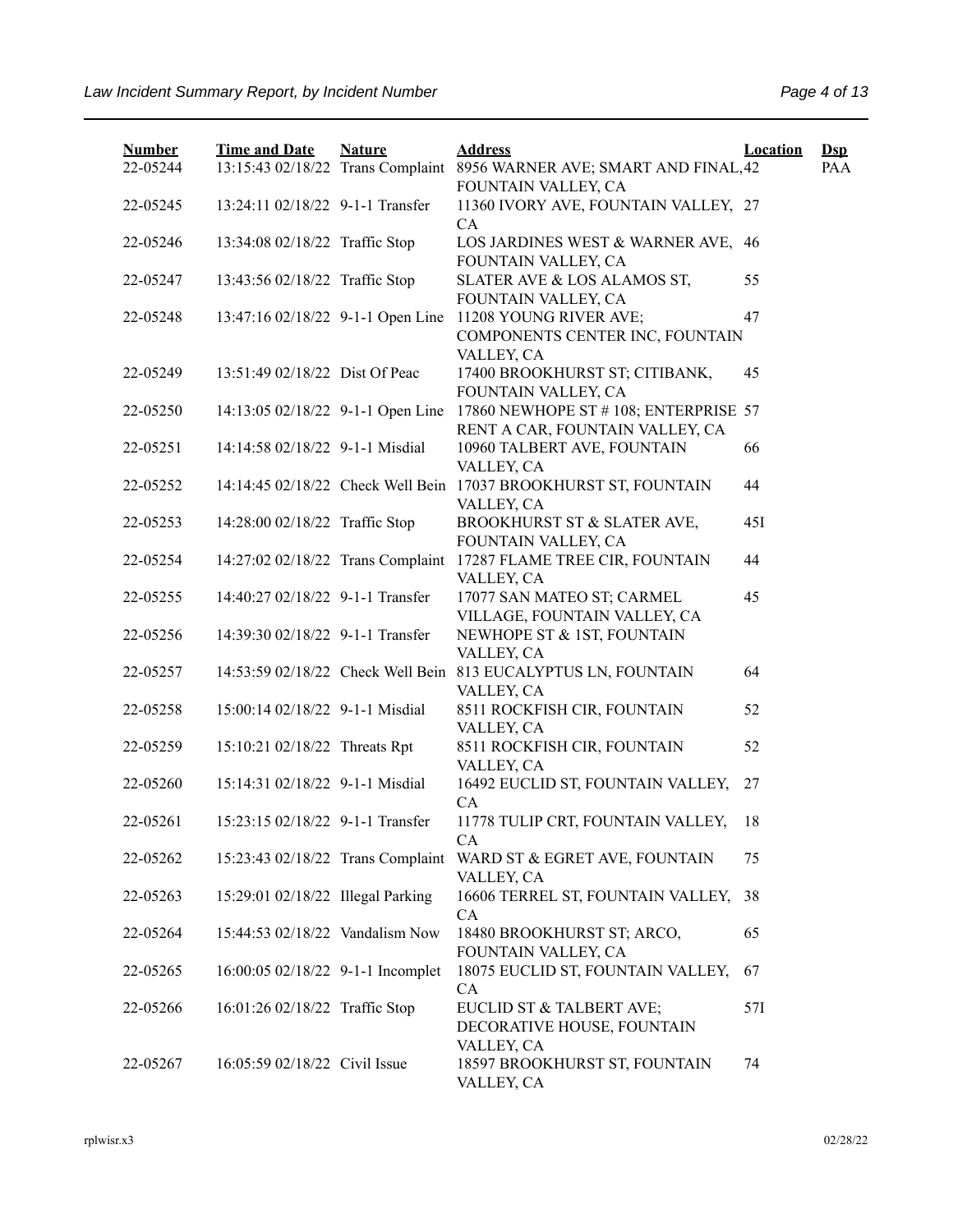| <b>Number</b><br>22-05268 | <b>Time and Date</b><br>16:22:23 02/18/22 9-1-1 Transfer | <b>Nature</b> | <b>Address</b><br>18305 MT LANGLEY ST,,                        | <b>Location</b> | $Ds$       |
|---------------------------|----------------------------------------------------------|---------------|----------------------------------------------------------------|-----------------|------------|
| 22-05269                  | 16:24:20 02/18/22 Dog Issue                              |               | 17642 SAN MARINO CIR, FOUNTAIN<br>VALLEY, CA                   | 55              |            |
| 22-05270                  | 16:31:42 02/18/22 Outside Agency                         |               | 11586 GLADSTONE CIR, FOUNTAIN<br>VALLEY, CA                    | 38              | INF        |
| 22-05271                  | 16:49:14 02/18/22 9-1-1 Incomplet                        |               | 16475 BROOKHURST ST, FOUNTAIN<br>VALLEY, CA                    | 25              |            |
| 22-05272                  | 17:48:19 02/18/22 9-1-1 Incomplet                        |               | 17520 BROOKHURST ST; ARCO,<br>FOUNTAIN VALLEY, CA              | 55              |            |
| 22-05273                  | 18:21:21 02/18/22 Trans Complaint                        |               | 16400 BROOKHURST ST; FV REC<br>CENTER, FOUNTAIN VALLEY, CA     | 25              |            |
| 22-05274                  | 18:22:34 02/18/22 9-1-1 Transfer                         |               | 17961 LOS PRADOS ST, FOUNTAIN<br>VALLEY, CA                    | 56              |            |
| 22-05275                  | 18:47:55 02/18/22 Jail Check                             |               | 10200 SLATER AVE, FOUNTAIN VALLEY, 55<br>CA                    |                 |            |
| 22-05276                  | 19:00:57 02/18/22 Traffic Stop                           |               | LILAC AVE & RICHARDSON ST,<br>FOUNTAIN VALLEY, CA              | 18              |            |
| 22-05277                  | 19:04:07 02/18/22 Trans Complaint                        |               | 16400 BROOKHURST ST; FV REC<br>CENTER, FOUNTAIN VALLEY, CA     | 25              | <b>INF</b> |
| 22-05278                  | 19:24:32 02/18/22 9-1-1 Transfer                         |               | 8942 HEIL AVE, WESTMINSTER, CA                                 | OUT33           |            |
| 22-05279                  | 19:27:23 02/18/22 Traffic Stop                           |               | BROOKHURST ST & TALBERT AVE;<br>SHELL, FOUNTAIN VALLEY, CA     | 55I             |            |
| 22-05280                  | 19:28:27 02/18/22 Traffic Stop                           |               | BROOKHURST ST & SLATER AVE;<br>ONRAMP, FOUNTAIN VALLEY, CA     | 45I             |            |
| 22-05281                  | 19:29:31 02/18/22 Direct Pat/Traf                        |               | HARBOR,,                                                       |                 |            |
| 22-05282                  | 19:36:48 02/18/22 Outside Agency                         |               | 16400 BROOKHURST ST; FV REC<br>CENTER, FOUNTAIN VALLEY, CA     | 25              |            |
| 22-05283                  | 19:47:39 02/18/22 Traffic Stop                           |               | EUCLID ST & LAVENDER AVE,<br>FOUNTAIN VALLEY, CA               | 37              |            |
| 22-05284                  | 19:51:18 02/18/22 Traffic Stop                           |               | BROOKHURST ST & STONE FIELD DR,<br>FOUNTAIN VALLEY, CA         | 65              |            |
| 22-05285                  | 19:53:40 02/18/22 Fvmc Violation                         |               | 17900 NEWHOPE ST; COSTCO,<br>FOUNTAIN VALLEY, CA               | 57              |            |
| 22-05286                  | 20:12:05 02/18/22 Patrol Check                           |               | SLATER AVE & BROOKHURST ST; WEST, 45I<br>FOUNTAIN VALLEY, CA   |                 |            |
| 22-05287                  | 21:04:21 02/18/22 9-1-1 Open Line                        |               | 730 EUCLID ST,,                                                |                 |            |
| 22-05288                  | 21:19:40 02/18/22 Trf Acc/Unk Inj                        |               | ELLIS AVE & BUSHARD ST, FOUNTAIN 64I<br>VALLEY, CA             |                 |            |
| 22-05289                  | 21:20:34 02/18/22 Grand Theft Rpt                        |               | 9105 RECREATION CIR; FV SKATING<br>CENTER, FOUNTAIN VALLEY, CA | 33              |            |
| 22-05290                  | 21:33:53 02/18/22 Trf Acc/Unk Inj                        |               | WARD ST & EDINGER AVE, FOUNTAIN<br>VALLEY, CA                  | 16I             |            |
| 22-05291                  | 22:15:40 02/18/22 9-1-1 Incomplet                        |               | 10035 ELLIS AVE, FOUNTAIN VALLEY,<br>CA                        | 65              |            |
| 22-05292                  | 22:53:57 02/18/22 Follow Up                              |               | 16400 BROOKHURST ST; FV REC<br>CENTER, FOUNTAIN VALLEY, CA     | 25              |            |
| 22-05293                  | 22:58:29 02/18/22 Party Complaint                        |               | 17701 SAN CANDELO ST, FOUNTAIN<br>VALLEY, CA                   | 56              |            |
| 22-05294                  | 23:30:25 02/18/22 Bike Stop                              |               | EDINGER AVE & MT OLANCHA ST,<br>FOUNTAIN VALLEY, CA            | 28              | PAA        |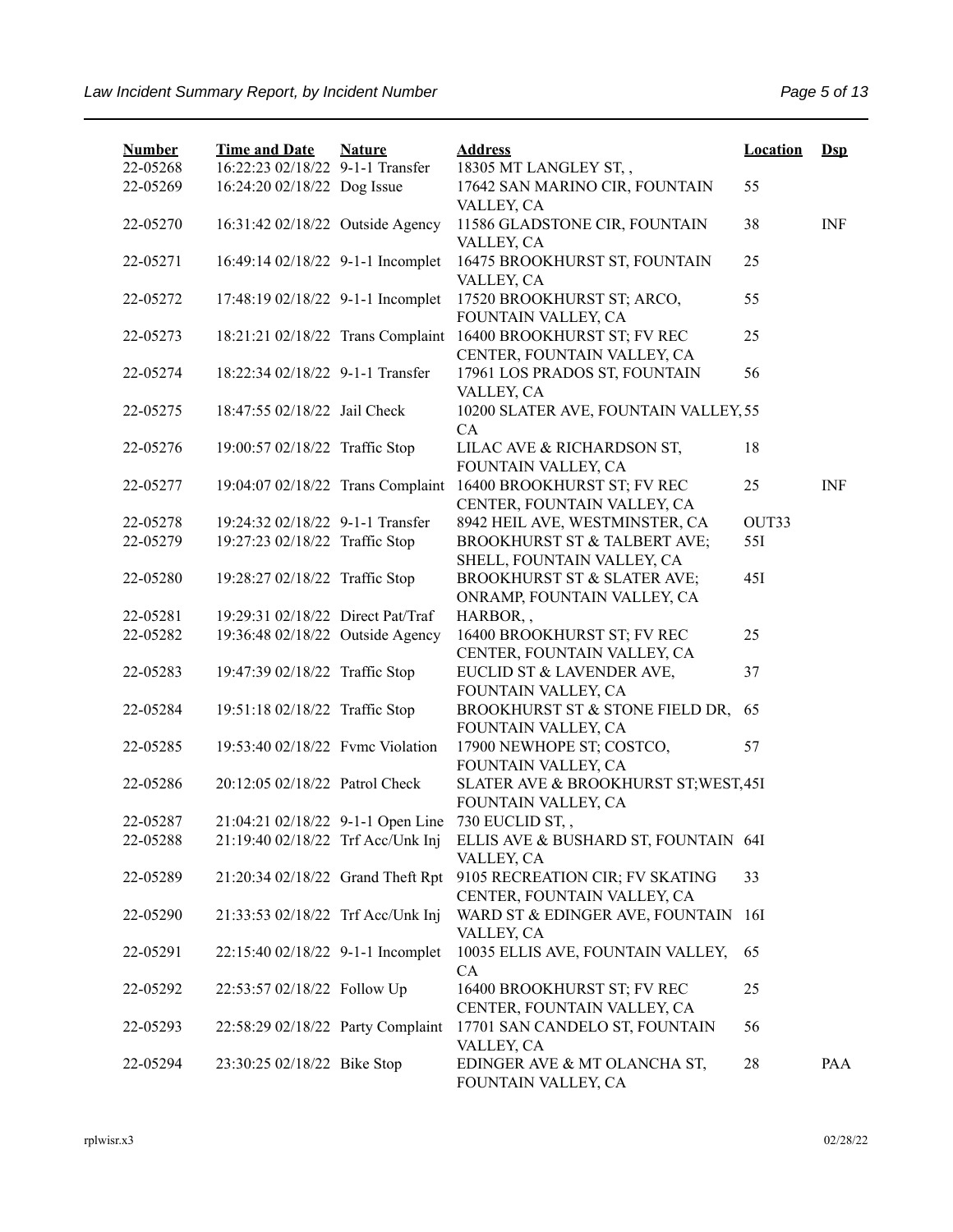| <b>Number</b><br>22-05295 | <b>Time and Date</b><br>23:36:14 02/18/22 Citizen Assist | <b>Nature</b> | <b>Address</b><br>11655 QUARTZ AVE, FOUNTAIN                                     | <b>Location</b><br>38 | $\mathbf{Dsp}$ |
|---------------------------|----------------------------------------------------------|---------------|----------------------------------------------------------------------------------|-----------------------|----------------|
| 22-05296                  | 23:46:42 02/18/22 Signal Issue                           |               | VALLEY, CA<br>TALBERT AVE & FOSTER ST, FOUNTAIN64                                |                       |                |
| 22-05297                  | 23:49:05 02/18/22 Patrol Check                           |               | VALLEY, CA<br>BROOKHURST ST & GARFIELD AVE,                                      | OUT75                 |                |
| 22-05298                  | 23:51:11 02/18/22 Hailed By Citiz                        |               | FOUNTAIN VALLEY, CA<br>FVPD REAR,,                                               |                       |                |
| 22-05299                  | 23:54:19 02/18/22 Patrol Check                           |               | BROOKHURST ST & EDINGER AVE,<br>FOUNTAIN VALLEY, CA                              | 15I                   |                |
| 22-05300                  | 00:13:03 02/19/22 Patrol Check                           |               | SLATER AVE & MAGNOLIA ST,<br>FOUNTAIN VALLEY, CA                                 | 43I                   |                |
| 22-05301                  | 00:30:33 02/19/22 Traffic Stop                           |               | 17971 BROOKHURST ST; BERRI<br>BROTHERS GAS, FOUNTAIN VALLEY,<br>CA               | 54                    |                |
| 22-05302                  | 00:42:34 02/19/22 Traffic Stop                           |               | MAGNOLIA ST & FOXGLOVE AVE,<br>FOUNTAIN VALLEY, CA                               | 23                    |                |
| 22-05303                  | 00:49:29 02/19/22 Traffic Stop                           |               | 8980 WARNER AVE; CHEVRON GAS,<br>FOUNTAIN VALLEY, CA                             | 42                    |                |
| 22-05304                  | 01:03:50 02/19/22 Check Well Bein                        |               | TALBERT AVE & NEWHOPE ST,<br>FOUNTAIN VALLEY, CA                                 | 67                    |                |
| 22-05305                  | 01:14:27 02/19/22 Traffic Stop                           |               | EDINGER / MAYBROOK,,                                                             |                       |                |
| 22-05306                  | 01:29:06 02/19/22 Priv Prop Imp                          |               | 9580 EL REY AVE; CORTE BELLA APTS, 44                                            |                       |                |
| 22-05307                  | 01:36:57 02/19/22 Patrol Check                           |               | FOUNTAIN VALLEY, CA<br>17815 NEWHOPE ST, FOUNTAIN<br>VALLEY, CA                  | 57                    |                |
| 22-05308                  | 01:48:10 02/19/22 Traffic Stop                           |               | MACARTHUR / HARBOR; SO, COSTA<br>MESA, CA                                        |                       |                |
| 22-05309                  | 01:48:57 02/19/22 Patrol Check                           |               | 18361 EUCLID ST; GUITAR CENTER,<br>FOUNTAIN VALLEY, CA                           | 66                    |                |
| 22-05310                  | 01:53:09 02/19/22 Vehicle Check                          |               | LA PALOMA AVE & LAUREL ST,<br>FOUNTAIN VALLEY, CA                                | 43                    |                |
| 22-05311                  | 01:54:02 02/19/22 Trespasser                             |               | 16700 HARBOR BLVD; 1ST STOP<br>STORAGE, FOUNTAIN VALLEY, CA                      | 39                    | PAA            |
| 22-05312                  |                                                          |               | 02:13:30 02/19/22 Noise Complaint 17701 SAN CANDELO ST, FOUNTAIN<br>VALLEY, CA   | 56                    |                |
| 22-05313                  | 02:33:15 02/19/22 Priv Prop Imp                          |               | 10441 SLATER AVE; THE HAVENS APTS, 45<br>FOUNTAIN VALLEY, CA                     |                       |                |
| 22-05314                  | 03:04:35 02/19/22 Keep The Peace                         |               | 9920 TALBERT AVE; OC MEMORIAL<br>HOSPITAL, FOUNTAIN VALLEY, CA                   | 64                    |                |
| 22-05315                  |                                                          |               | 03:25:21 02/19/22 Check Well Bein 17080 SAN MATEO ST # G, FOUNTAIN<br>VALLEY, CA | 45                    | PAA            |
| 22-05316                  | 03:46:21 02/19/22 9-1-1 Misdial                          |               | X:-117.957190, Y:33.727517,,                                                     |                       |                |
| 22-05317                  | 05:27:19 02/19/22 Check Well Bein                        |               | 10185 PIKE AVE #1, FOUNTAIN VALLEY, 45<br>CA                                     |                       |                |
| 22-05318                  | 05:48:59 02/19/22 Signal Issue                           |               | TALBERT AVE & FOSTER ST, FOUNTAIN64<br>VALLEY, CA                                |                       |                |
| 22-05319                  | 06:05:20 02/19/22 Jail Check                             |               | 10200 SLATER AVE, FOUNTAIN VALLEY, 55<br>CA                                      |                       |                |
| 22-05320                  | 06:44:00 02/19/22 9-1-1 Open Line                        |               | 9002 TALBERT AVE, FOUNTAIN<br>VALLEY, CA                                         | 63                    |                |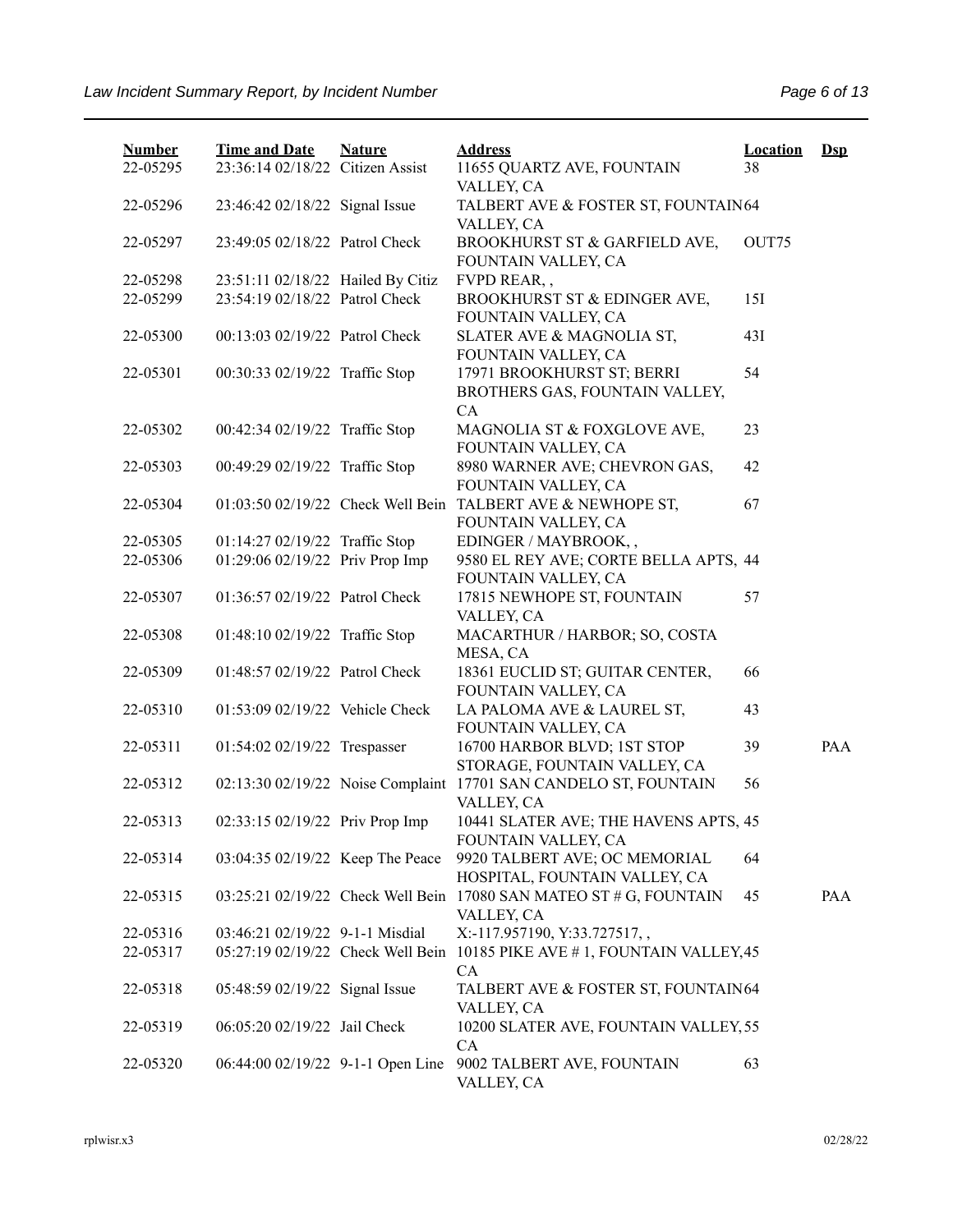| <b>Number</b> | <b>Time and Date</b>              | <b>Nature</b> | <b>Address</b>                                                         | <b>Location</b> | $Dep$      |
|---------------|-----------------------------------|---------------|------------------------------------------------------------------------|-----------------|------------|
| 22-05321      | 07:08:25 02/19/22 Susp Subj       |               | 8640 EL RANCHO AVE; WESTMONT<br>PARK, FOUNTAIN VALLEY, CA              | 42              |            |
| 22-05322      | 07:29:16 02/19/22 Trans Complaint |               | 17966 BROOKHURST ST; SHELL GAS,                                        | 55              |            |
|               |                                   |               | FOUNTAIN VALLEY, CA                                                    |                 |            |
| 22-05323      | 07:42:16 02/19/22 Abandoned Veh   |               | 9654 ROSE AVE, FOUNTAIN VALLEY, CA34                                   |                 |            |
| 22-05324      | 07:48:44 02/19/22 Alarm Activatio |               | 10060 SLATER AVE; WELLS FARGO<br>BANK, FOUNTAIN VALLEY, CA             | 55              | <b>UNF</b> |
| 22-05325      | 07:56:10 02/19/22 Alarm Activatio |               | 11300 WARNER AVE; PALM ISLAND,<br>FOUNTAIN VALLEY, CA                  | 47              |            |
| 22-05326      | 08:43:09 02/19/22 9-1-1 Transfer  |               | 18663 PALM ST, FOUNTAIN VALLEY, CA 73                                  |                 |            |
| 22-05327      | 08:47:00 02/19/22 Water Problem   |               | 10398 AMBERWOOD CIR, FOUNTAIN<br>VALLEY, CA                            | 55              |            |
| 22-05328      | 08:56:34 02/19/22 9-1-1 Transfer  |               | 8401 MODALE DR, HUNTINGTN BCH,                                         | OUT72           |            |
|               |                                   |               | CA                                                                     |                 |            |
| 22-05329      | 09:21:38 02/19/22 Fvmc Violation  |               | 16400 BROOKHURST ST; FV REC                                            | 25              |            |
|               |                                   |               | CENTER, FOUNTAIN VALLEY, CA                                            |                 |            |
| 22-05330      | 09:42:43 02/19/22 Traffic Hazard  |               | BROOKHURST ST & GARFIELD AVE,<br>FOUNTAIN VALLEY, CA                   | 75I             |            |
| 22-05331      | 09:41:18 02/19/22 9-1-1 Incomplet |               | 17136 MAGNOLIA ST; CVS, FOUNTAIN                                       | 43              |            |
|               |                                   |               | VALLEY, CA                                                             |                 |            |
| 22-05332      |                                   |               | 09:42:54 02/19/22 9-1-1 Abandoned 11460 WARNER AVE; COASTLINE          | 47              |            |
|               |                                   |               | COMMUNITY COLLEGE, FOUNTAIN                                            |                 |            |
|               |                                   |               | VALLEY, CA                                                             |                 |            |
| 22-05333      | 09:41:05 02/19/22 Citizen Assist  |               | 11300 WARNER AVE; PALM ISLAND                                          | 47              |            |
|               |                                   |               | SENIOR COMMUNITY, FOUNTAIN                                             |                 |            |
|               |                                   |               | VALLEY, CA                                                             |                 |            |
| 22-05334      | 09:46:49 02/19/22 9-1-1 Transfer  |               | 0 405, FOUNTAIN VALLEY, CA                                             | 44              |            |
| 22-05335      |                                   |               | 10:00:59 02/19/22 Noise Complaint HARBOR BLVD & HEIL AVE, FOUNTAIN 29I |                 |            |
|               |                                   |               | VALLEY, CA                                                             |                 |            |
| 22-05336      | 10:05:56 02/19/22 Signal Issue    |               | HARBOR BLVD & LILAC AVE,<br>FOUNTAIN VALLEY, CA                        | 19I             |            |
| 22-05337      | 10:33:08 02/19/22 9-1-1 Transfer  |               | 18590 CORK ST, FOUNTAIN VALLEY, CA 73                                  |                 |            |
| 22-05338      | 10:36:50 02/19/22 Priv Prop Imp   |               | 10441 SLATER AVE; THE HAVENS APTS, 45<br>FOUNTAIN VALLEY, CA           |                 |            |
| 22-05339      | 10:37:56 02/19/22 Outside Agency  |               | 18540 CORK ST, FOUNTAIN VALLEY, CA 73                                  |                 |            |
| 22-05340      | 10:48:11 02/19/22 9-1-1 Open Line |               | 17050 BUSHARD ST, FOUNTAIN<br>VALLEY, CA                               | 44              |            |
| 22-05341      | 10:59:25 02/19/22 Alarm Activatio |               | 9948 PETUNIA AVE, FOUNTAIN                                             | 34              | <b>UNF</b> |
|               |                                   |               | VALLEY, CA                                                             |                 |            |
| 22-05342      | 11:06:36 02/19/22 Traffic Hazard  |               | BROOKHURST ST & TALBERT AVE,                                           | 55I             |            |
|               |                                   |               | FOUNTAIN VALLEY, CA                                                    |                 |            |
| 22-05343      | 11:10:33 02/19/22 9-1-1 Misdial   |               | 17900 NEWHOPE ST; COSTCO,<br>FOUNTAIN VALLEY, CA                       | 57              |            |
| 22-05344      | 11:20:58 02/19/22 Property Rpt    |               | 10200 SLATER AVE, FOUNTAIN VALLEY, 55                                  |                 | <b>INF</b> |
|               |                                   |               | CA                                                                     |                 |            |
| 22-05345      | 11:29:09 02/19/22 Abandoned Veh   |               | 17937 MT COULTER ST, FOUNTAIN                                          | 54              |            |
|               |                                   |               | VALLEY, CA                                                             |                 |            |
| 22-05346      | 11:31:28 02/19/22 Alarm Activatio |               | 18406 BASSWOOD ST, FOUNTAIN<br>VALLEY, CA                              | 64              |            |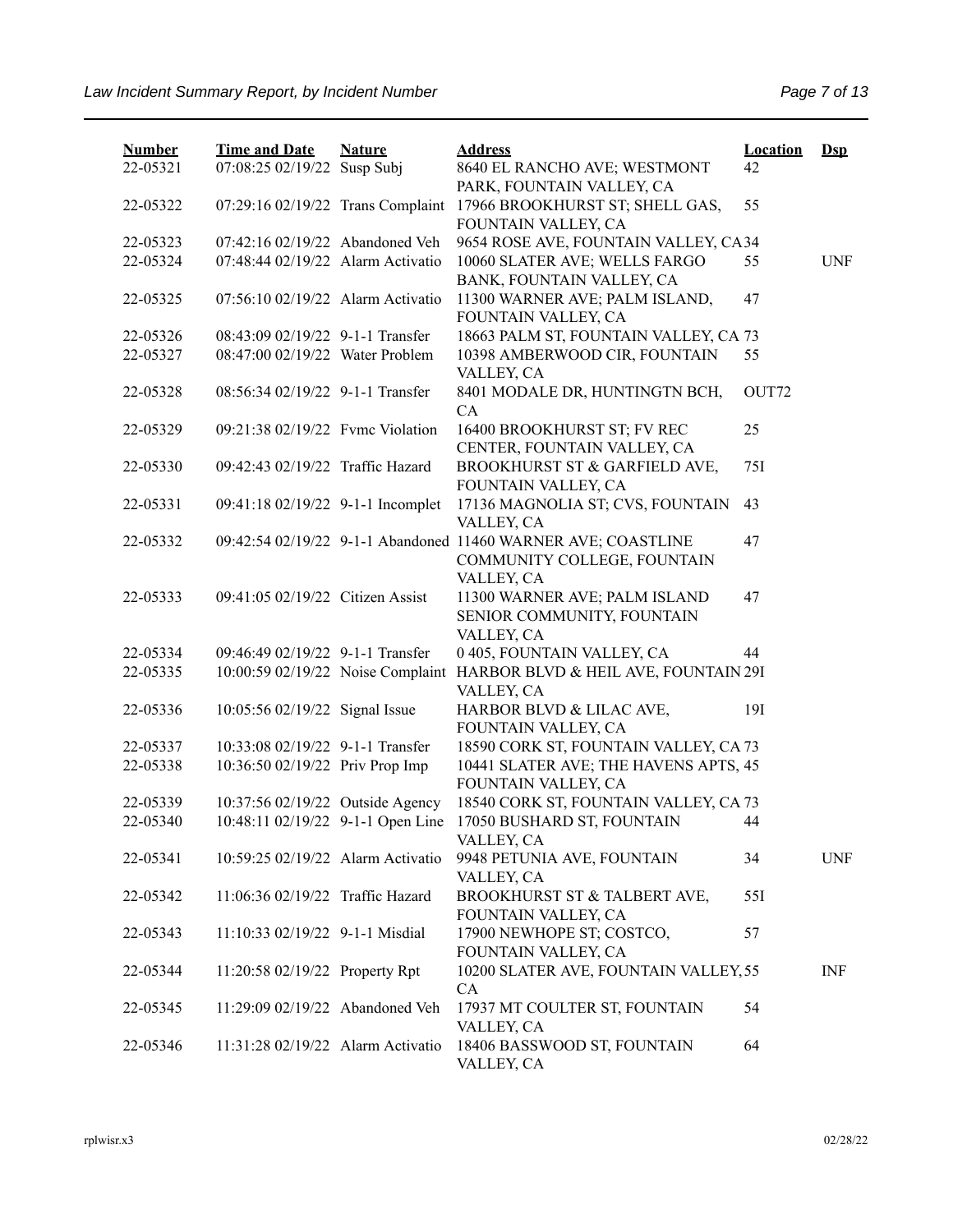| <b>Number</b><br>22-05347 | <b>Time and Date</b><br>11:46:02 02/19/22 Fraud Rpt | <b>Nature</b> | <b>Address</b><br>11191 BELLFLOWER AVE, FOUNTAIN                            | <b>Location</b><br>27 | $\mathbf{Dsp}$ |
|---------------------------|-----------------------------------------------------|---------------|-----------------------------------------------------------------------------|-----------------------|----------------|
|                           |                                                     |               | VALLEY, CA                                                                  |                       |                |
| 22-05348                  | 11:51:07 02/19/22 Traffic Stop                      |               | BROOKHURST ST & TALBERT AVE;<br>N-OF, FOUNTAIN VALLEY, CA                   | 55I                   |                |
| 22-05349                  | 11:57:18 02/19/22 Domestic Disput                   |               | 9091 GARFIELD AVE; SAVERS,<br>FOUNTAIN VALLEY, CA                           | 73                    |                |
| 22-05350                  | 13:03:33 02/19/22 Trf Acc/Unk Inj                   |               | HARBOR BLVD & HEIL AVE, FOUNTAIN 29I<br>VALLEY, CA                          |                       |                |
| 22-05351                  | 13:15:52 02/19/22 9-1-1 Transfer                    |               | HARBOR / WARNER, SANTA ANA, CA                                              | 48                    |                |
| 22-05352                  | 13:26:19 02/19/22 Res Burg Rpt                      |               | 10448 CRANE CIR, FOUNTAIN VALLEY, 75<br>CA                                  |                       |                |
| 22-05353                  | 13:33:01 02/19/22 9-1-1 Open Line                   |               | 18315 BROOKHURST ST # 2; CORNER<br>BAKERY CAFE, FOUNTAIN VALLEY, CA         | 64                    |                |
| 22-05354                  | 13:33:06 02/19/22 9-1-1 Transfer                    |               | 11360 WARNER AVE, FOUNTAIN<br>VALLEY, CA                                    | 47                    |                |
| 22-05355                  | 13:55:48 02/19/22 Traffic Hazard                    |               | TALBERT AVE & BROOKHURST ST,<br>FOUNTAIN VALLEY, CA                         | 55I                   |                |
| 22-05356                  | 14:06:22 02/19/22 Petty Theft Now                   |               | 17136 MAGNOLIA ST; CVS, FOUNTAIN<br>VALLEY, CA                              | 43                    |                |
| 22-05357                  | 14:10:04 02/19/22 9-1-1 Transfer                    |               | 11465 CORIENDER AVE, FOUNTAIN<br>VALLEY, CA                                 | 37                    |                |
| 22-05358                  | 14:20:59 02/19/22 Dog Issue                         |               | 17940 NEWHOPE ST; PETSMART,<br>FOUNTAIN VALLEY, CA                          | 57                    |                |
| 22-05359                  | 14:24:40 02/19/22 9-1-1 Open Line                   |               | 18230 MUIR WOODS CRT, FOUNTAIN<br>VALLEY, CA                                | 65                    |                |
| 22-05360                  | 15:01:58 02/19/22 Non Injury Tc                     |               | LOS JARDINES WEST & WARNER AVE,<br>FOUNTAIN VALLEY, CA                      | 46                    |                |
| 22-05361                  | 15:08:31 02/19/22 9-1-1 Transfer                    |               | 16316 SYCAMORE ST, FOUNTAIN<br>VALLEY, CA                                   | 24                    |                |
| 22-05362                  | 15:15:06 02/19/22 Citizen Assist                    |               | 9392 EL BLANCO AVE, FOUNTAIN<br>VALLEY, CA                                  | 53                    |                |
| 22-05363                  | 16:02:51 02/19/22 Illegal Parking                   |               | 16641 MT ACOMA CIR, FOUNTAIN<br>VALLEY, CA                                  | 37                    |                |
| 22-05364                  | 16:32:49 02/19/22 9-1-1 Misdial                     |               | 16051 BROOKHURST ST # C, FOUNTAIN 24<br>VALLEY, CA                          |                       |                |
| 22-05365                  | 16:16:33 02/19/22 Vehicle Alarm                     |               | 16725 OLIVE CIR, FOUNTAIN VALLEY,<br>CA                                     | 33                    |                |
| 22-05366                  | 16:45:09 02/19/22 9-1-1 Open Line                   |               | 10061 TALBERT AVE; TALBROOK<br>EXECUTIVE SUITES INC, FOUNTAIN<br>VALLEY, CA | 55                    |                |
| 22-05367                  | 16:46:04 02/19/22 Traffic Stop                      |               | WARNER AVE & MT HOPE ST,<br>FOUNTAIN VALLEY, CA                             | 47                    |                |
| 22-05368                  | 16:54:59 02/19/22 Alarm Activatio                   |               | 18416 TAMARIND ST, FOUNTAIN<br>VALLEY, CA                                   | 64                    |                |
| 22-05369                  | 17:33:15 02/19/22 9-1-1 Misdial                     |               | 17024 MT LILITA CRT, FOUNTAIN<br>VALLEY, CA                                 | 38                    |                |
| 22-05370                  | 17:34:35 02/19/22 Non Injury Tc                     |               | EUCLID ST & SOUTHPARK AVE,<br>FOUNTAIN VALLEY, CA                           | 57                    |                |
| 22-05371                  | 17:42:31 02/19/22 Threats Rpt                       |               | 16560 HARBOR BLVD # C, FOUNTAIN<br>VALLEY, CA                               | 39                    |                |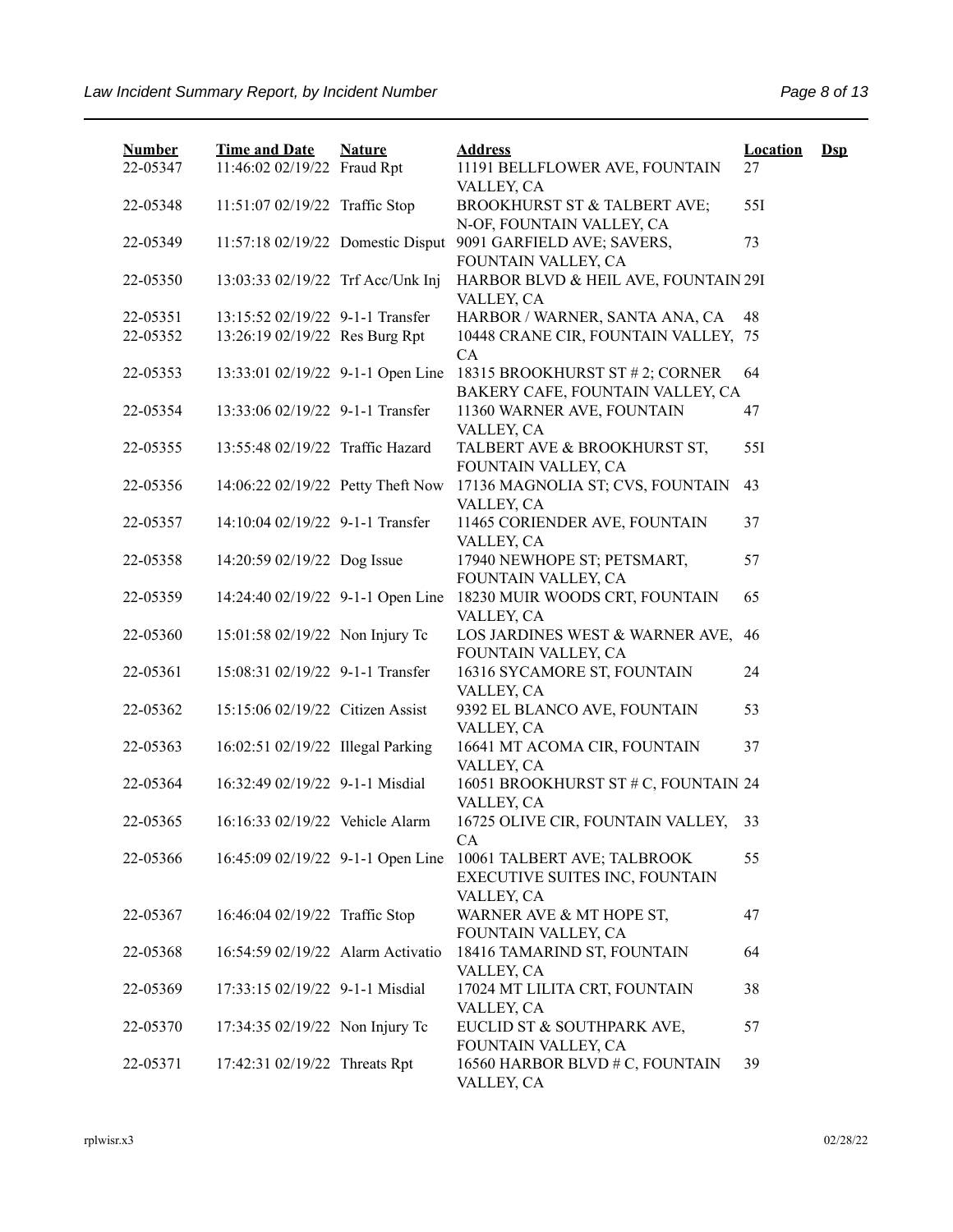| <b>Number</b><br>22-05372 | <b>Time and Date</b><br>18:23:14 02/19/22 9-1-1 Incomplet | <b>Nature</b> | <b>Address</b><br>11548 EDINGER AVE, SANTA ANA, CA                                                              | <b>Location</b><br>28 | $Ds$       |
|---------------------------|-----------------------------------------------------------|---------------|-----------------------------------------------------------------------------------------------------------------|-----------------------|------------|
| 22-05373                  |                                                           |               | 18:35:18 02/19/22 Brandishing Wpn BROOKHURST ST & SLATER AVE,                                                   | 45I                   |            |
| 22-05374                  | 18:50:42 02/19/22 Traffic Hazard                          |               | FOUNTAIN VALLEY, CA<br>EUCLID ST & EDINGER AVE; N/OF,<br>FOUNTAIN VALLEY, CA                                    | 17I                   |            |
| 22-05375                  | 18:51:24 02/19/22 9-1-1 Open Line                         |               | 10860 LA BATISTA AVE, FOUNTAIN<br>VALLEY, CA                                                                    | 46                    |            |
| 22-05376                  | 18:57:10 02/19/22 Direct Pat/Traf                         |               | BROOKHURST ST & TALBERT AVE,<br>FOUNTAIN VALLEY, CA                                                             | 551                   |            |
| 22-05377                  | 18:59:43 02/19/22 Alarm Activatio                         |               | 11158 SUDITH AVE, FOUNTAIN VALLEY, 37<br>CA                                                                     |                       |            |
| 22-05378                  | 19:12:12 02/19/22 Hailed By Citiz                         |               | 10200 SLATER AVE; REAR, FOUNTAIN<br>VALLEY, CA                                                                  | 55                    |            |
| 22-05379                  | 19:17:39 02/19/22 Alarm Activatio                         |               | 9917 PERALTA RIVER CIR, FOUNTAIN<br>VALLEY, CA                                                                  | 44                    |            |
| 22-05380                  | 20:00:06 02/19/22 9-1-1 Transfer                          |               | 16702 BUSHARD ST, FOUNTAIN<br>VALLEY, CA                                                                        | 34                    |            |
| 22-05381                  |                                                           |               | 20:06:31 02/19/22 Check Well Bein 11680 WARNER AVE; MANOR CARE OF 48<br>FOUNTAIN VALLEY, FOUNTAIN<br>VALLEY, CA |                       | <b>INF</b> |
| 22-05382                  | 20:12:53 02/19/22 Threats Rpt                             |               | 9920 TALBERT AVE; OC MEMORIAL<br>HOSPITAL, FOUNTAIN VALLEY, CA                                                  | 64                    |            |
| 22-05383                  | 20:18:04 02/19/22 Patrol Check                            |               | STOCKDALE ST & GLOXINIA AVE,<br>FOUNTAIN VALLEY, CA                                                             | 18                    |            |
| 22-05384                  | 20:37:45 02/19/22 Alarm Activatio                         |               | 16907 MT CITADEL ST, FOUNTAIN<br>VALLEY, CA                                                                     | 37                    | <b>UNF</b> |
| 22-05385                  | 21:00:28 02/19/22 9-1-1 Transfer                          |               | 18663 PALM ST, FOUNTAIN VALLEY, CA 73                                                                           |                       |            |
| 22-05386                  | 21:07:21 02/19/22 Susp Subj                               |               | 16650 HARBOR BLVD;#A07, FOUNTAIN 39<br>VALLEY, CA                                                               |                       | PAA        |
| 22-05387                  | 21:07:07 02/19/22 9-1-1 Misdial                           |               | 9930 SLATER AVE; SONESTA ES SUITES 54<br>HOTEL, FOUNTAIN VALLEY, CA                                             |                       |            |
| 22-05388                  |                                                           |               | 21:14:43 02/19/22 Domestic Disput 9125 RECREATION CIR; MOTEL 6,<br>FOUNTAIN VALLEY, CA                          | 33                    |            |
| 22-05389                  | 21:22:59 02/19/22 Party Complaint                         |               | 16108 MESQUITE CIR, FOUNTAIN<br>VALLEY, CA                                                                      | 24                    |            |
| 22-05390                  | 21:23:33 02/19/22 Information                             |               | 17415 MAGNOLIA ST; BEACHPOINT<br>CHURCH, FOUNTAIN VALLEY, CA                                                    | 42                    |            |
| 22-05391                  | 21:32:10 02/19/22 9-1-1 Transfer                          |               | 3000 CENTENIAL RD SA,,                                                                                          |                       |            |
| 22-05392                  | 21:43:30 02/19/22 9-1-1 Transfer                          |               | 17077 SAN MATEO ST; CARMEL<br>VILLAGE, FOUNTAIN VALLEY, CA                                                      | 45                    |            |
| 22-05393                  | 22:17:48 02/19/22 9-1-1 Transfer                          |               | 5205 W TAMPION SA,,                                                                                             |                       |            |
| 22-05394                  | 22:35:15 02/19/22 Party Complaint                         |               | 9786 MARIPOSA AVE, FOUNTAIN<br>VALLEY, CA                                                                       | 34                    |            |
| 22-05395                  | 22:38:55 02/19/22 Intox Person                            |               | 17110 BROOKHURST ST; FOUNTAIN<br>BOWL, FOUNTAIN VALLEY, CA                                                      | 45                    |            |
| 22-05396                  | 22:43:29 02/19/22 Grand Theft Rpt                         |               | 9057 LA CRESCENTA AVE, FOUNTAIN<br>VALLEY, CA                                                                   | 53                    | <b>INA</b> |
| 22-05397                  | 22:51:23 02/19/22 9-1-1 Misdial                           |               | X:-117.978401, Y:33.696088,,                                                                                    |                       |            |
| 22-05398                  | 23:23:33 02/19/22 Domestic Disput                         |               | 16414 EVEREST CIR, FOUNTAIN<br>VALLEY, CA                                                                       | 28                    |            |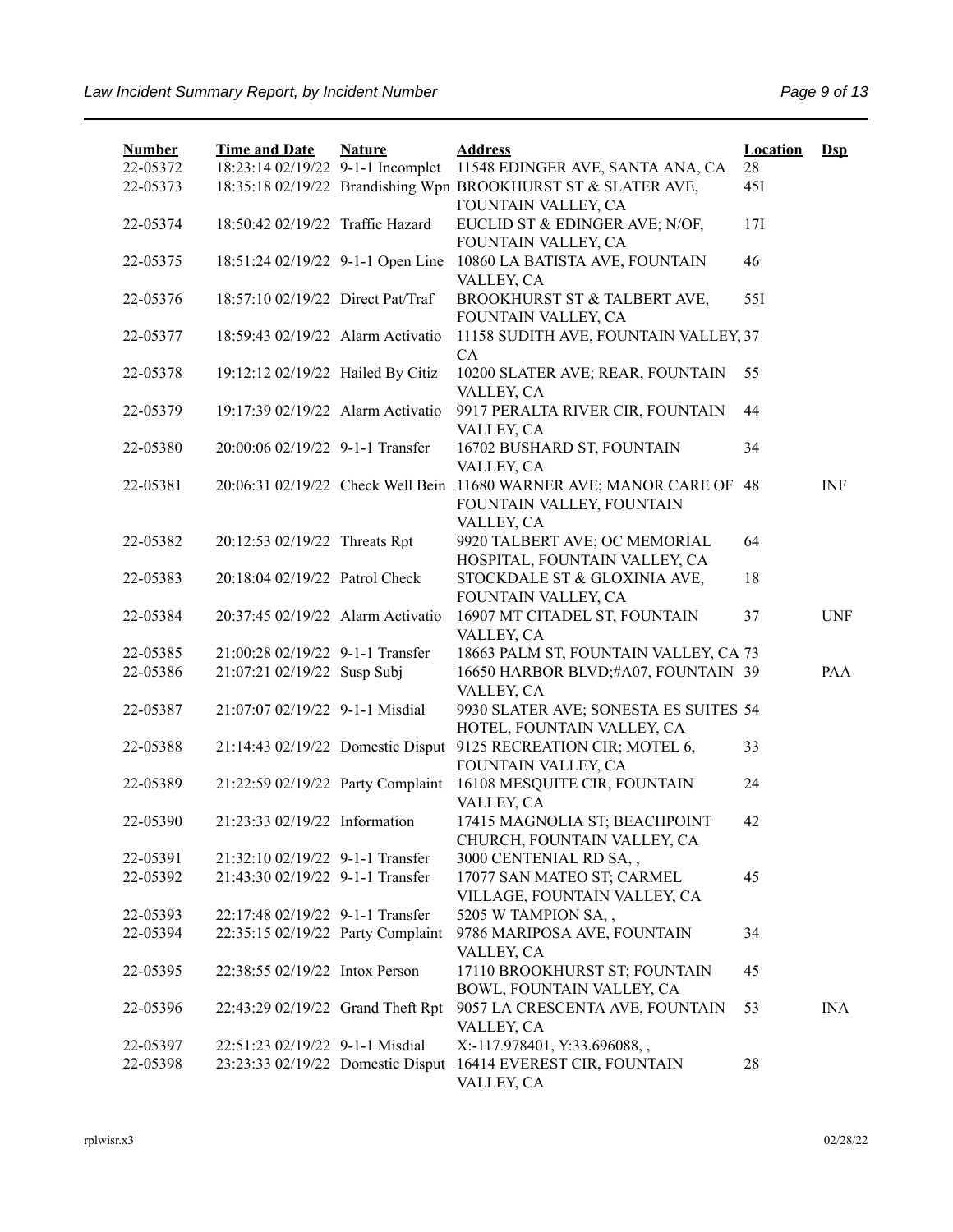| <b>Number</b><br>22-05399 | <b>Time and Date</b><br>23:48:19 02/19/22 Alarm | <b>Nature</b> | <b>Address</b><br>16650 HARBOR BLVD;#C8, FOUNTAIN<br>VALLEY, CA                                                                | <b>Location</b><br>39 | $\mathbf{Dsp}$<br><b>INF</b> |
|---------------------------|-------------------------------------------------|---------------|--------------------------------------------------------------------------------------------------------------------------------|-----------------------|------------------------------|
| 22-05400                  | 23:49:34 02/19/22 Dog Issue                     |               | SLATER AVE & WARD ST, FOUNTAIN<br>VALLEY, CA                                                                                   | <b>46I</b>            |                              |
| 22-05401                  | 00:09:05 02/20/22 9-1-1 Misdial                 |               | 16689 MT HOFFMAN CIR, FOUNTAIN<br>VALLEY, CA                                                                                   | 37                    |                              |
|                           |                                                 |               |                                                                                                                                |                       |                              |
| 22-05403<br>22-05404      | 22:40:00 02/19/22 Robbery Rpt                   |               | 1605 ALABAMA, HUNTINGTN BCH, CA<br>02:11:09 02/20/22 9-1-1 Abandoned 17110 BROOKHURST ST; CHAMPIONS<br>BOWLING AND EMBROIDERY, | 45                    |                              |
| 22-05405                  | 02:24:14 02/20/22 Traffic Stop                  |               | FOUNTAIN VALLEY, CA<br>NILE RIVER AVE & MAGNOLIA ST,<br>FOUNTAIN VALLEY, CA                                                    | 62                    |                              |
| 22-05406                  |                                                 |               | 02:06:00 02/20/22 Occupied Veh Ch TWIN DOLPHIN / PCH, HUNTINGTN<br>BCH, CA                                                     |                       |                              |
| 22-05407                  | 03:01:25 02/20/22 9-1-1 Misdial                 |               | 9002 TALBERT AVE, FOUNTAIN<br>VALLEY, CA                                                                                       | 63                    |                              |
| 22-05408                  | 03:09:50 02/20/22 9-1-1 Misdial                 |               | 0 AZALEA AVE, FOUNTAIN VALLEY, CA 28                                                                                           |                       |                              |
| 22-05409                  | 04:06:11 02/20/22 Traffic Stop                  |               | SLATER AVE & DOLPHIN AVE,<br>FOUNTAIN VALLEY, CA                                                                               | 54                    |                              |
| 22-05410                  | 04:14:04 02/20/22 Susp Circs                    |               | 17415 MAGNOLIA ST; BEACHPOINT<br>CHURCH, FOUNTAIN VALLEY, CA                                                                   | 42                    |                              |
| 22-05411                  | 06:07:52 02/20/22 Signal Issue                  |               | BROOKHURST ST & SLATER AVE,                                                                                                    | 45I                   |                              |
| 22-05412                  | 08:02:27 02/20/22 9-1-1 Transfer                |               | FOUNTAIN VALLEY, CA<br>10403 LA BALLENA CIR, FOUNTAIN<br>VALLEY, CA                                                            | 55                    |                              |
| 22-05413                  | 08:24:20 02/20/22 Vandalism Rpt                 |               | FOOTHILL ST & HEIL AVE, FOUNTAIN<br>VALLEY, CA                                                                                 | 28                    |                              |
| 22-05414                  | 08:27:44 02/20/22 Vandalism Rpt                 |               | SHASTA ST & IRIS AVE, FOUNTAIN<br>VALLEY, CA                                                                                   | 28                    |                              |
| 22-05415                  | 08:56:32 02/20/22 Fvmc Violation                |               | 9925 WARNER AVE; TACO BELL,<br>FOUNTAIN VALLEY, CA                                                                             | 34                    |                              |
| 22-05416                  | 09:16:00 02/20/22 Veh Burg Rpt                  |               | 9154 LA PALOMA AVE, FOUNTAIN<br>VALLEY, CA                                                                                     | 43                    |                              |
| 22-05417                  | 09:27:30 02/20/22 Direct Pat/Traf               |               | BUSHARD ST & SLATER AVE,<br>FOUNTAIN VALLEY, CA                                                                                | 44I                   |                              |
| 22-05418                  | 09:28:18 02/20/22 Traffic Stop                  |               | BUSHARD ST & EL REY AVE,<br>FOUNTAIN VALLEY, CA                                                                                | 43                    |                              |
| 22-05419                  |                                                 |               | 09:36:04 02/20/22 Brandishing Wpn MAGNOLIA ST & EL PRESIDENTE AVE, 53<br>FOUNTAIN VALLEY, CA                                   |                       | PAA                          |
| 22-05420                  | 10:08:22 02/20/22 Property Rpt                  |               | 9973 SAGE CIR, FOUNTAIN VALLEY, CA 34                                                                                          |                       | <b>INF</b>                   |
| 22-05421                  | 10:29:45 02/20/22 Res Burg Rpt                  |               | 11677 QUARTZ AVE, FOUNTAIN<br>VALLEY, CA                                                                                       | 38                    |                              |
| 22-05422                  | 10:38:23 02/20/22 Fvmc Violation                |               | 17814 SANTA GERTRUDES CIR,<br>FOUNTAIN VALLEY, CA                                                                              | 52                    |                              |
| 22-05423                  | 11:05:10 02/20/22 Alarm Activatio               |               | 16655 MT ERIN CIR, FOUNTAIN<br>VALLEY, CA                                                                                      | 37                    | <b>UNF</b>                   |
| 22-05424                  |                                                 |               | 11:01:19 02/20/22 Check Well Bein 16096 MESQUITE CIR, FOUNTAIN<br>VALLEY, CA                                                   | 24                    |                              |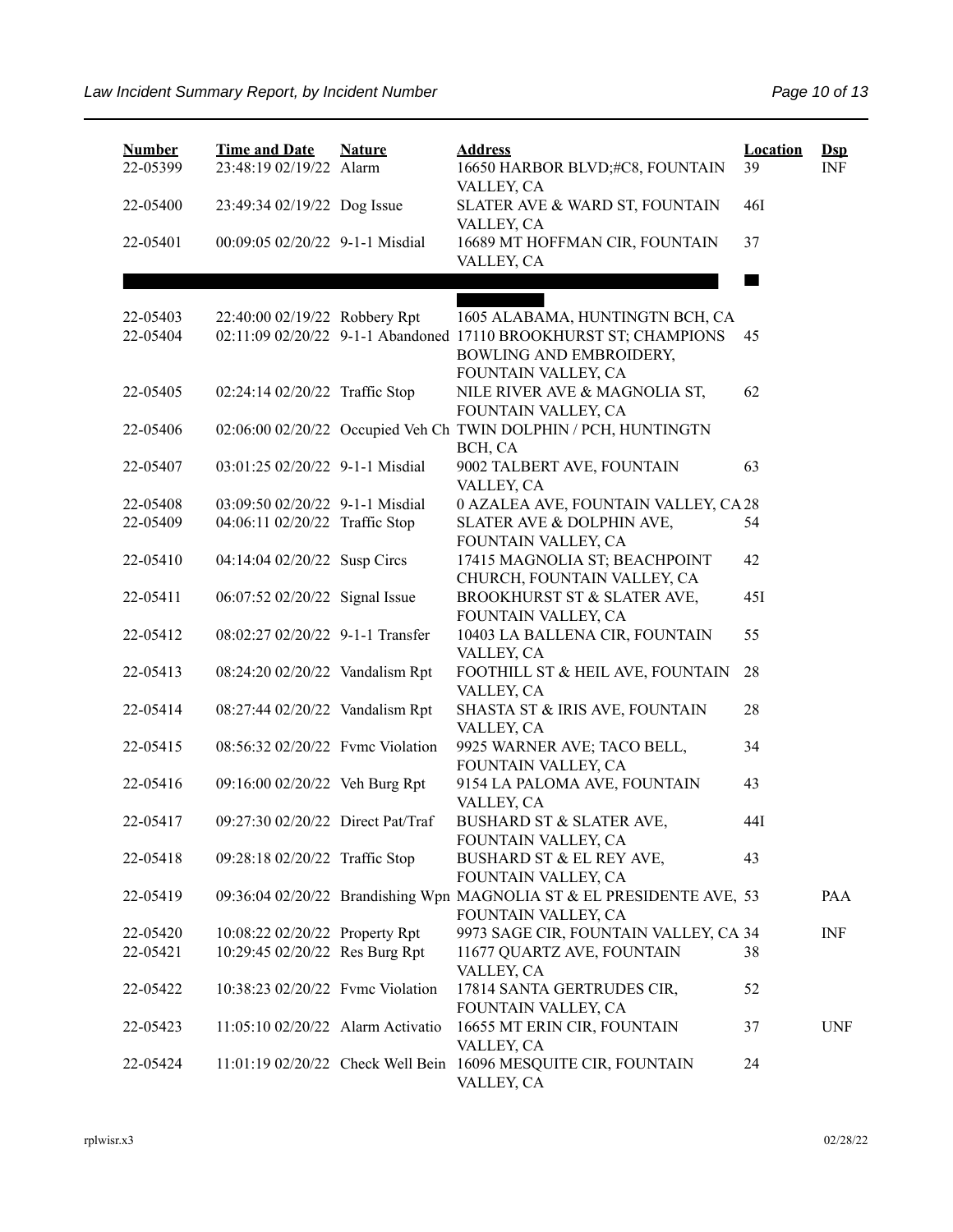| <b>Number</b><br>22-05425 | <b>Time and Date</b><br>11:12:34 02/20/22 9-1-1 Transfer | <b>Nature</b> | <b>Address</b><br>12192 EDINGER AVE FRONTAGE AVE,                                                                         | <b>Location</b><br>OUT29 | $\mathbf{Dsp}$ |
|---------------------------|----------------------------------------------------------|---------------|---------------------------------------------------------------------------------------------------------------------------|--------------------------|----------------|
|                           |                                                          |               | ORANGE, CA                                                                                                                |                          |                |
| 22-05426                  | 11:15:59 02/20/22 9-1-1 Transfer                         |               | 17150 EUCLID ST, FOUNTAIN VALLEY,<br>CA                                                                                   | 47                       |                |
| 22-05427                  | 11:16:59 02/20/22 9-1-1 Transfer                         |               | 16801 EUCLID ST; MILE SQUARE PARK, 36<br>ORANGE, CA                                                                       |                          |                |
| 22-05428                  | 11:23:46 02/20/22 9-1-1 Incomplet                        |               | 16369 HARBOR BLVD; DISCOUNT BEER 28<br>AND WINE, FOUNTAIN VALLEY, CA                                                      |                          |                |
| 22-05429                  | 11:51:35 02/20/22 Non Injury Tc                          |               | SLATER AVE & LOS ALAMOS ST,<br>FOUNTAIN VALLEY, CA                                                                        | 55                       |                |
| 22-05430                  | 12:01:48 02/20/22 Patrol Check                           |               | WARNER AVE & EUCLID ST, FOUNTAIN 37I<br>VALLEY, CA                                                                        |                          |                |
| 22-05431                  |                                                          |               | 12:16:25 02/20/22 9-1-1 Abandoned 18111 BROOKHURST ST; MEMORIAL<br>CARE ORANGE COAST MEDICAL CENT,<br>FOUNTAIN VALLEY, CA | 64                       |                |
| 22-05432                  | 12:23:47 02/20/22 9-1-1 Open Line                        |               | 12200 EDINGER AVE, ORANGE, CA                                                                                             | OUT29                    |                |
| 22-05433                  | 12:23:50 02/20/22 9-1-1 Transfer                         |               | BROOKHURST ST & 405, FOUNTAIN<br>VALLEY, CA                                                                               | 55                       |                |
| 22-05434                  | 12:24:32 02/20/22 Grand Theft Rpt                        |               | 10035 ELLIS AVE, FOUNTAIN VALLEY,<br>CA                                                                                   | 65                       |                |
| 22-05435                  | 12:37:00 02/20/22 9-1-1 Transfer                         |               | 11300 CORIENDER AVE, FOUNTAIN<br>VALLEY, CA                                                                               | 37                       |                |
| 22-05436                  | 12:38:51 02/20/22 Outside Agency                         |               | 18780 REDWOOD ST, FOUNTAIN<br>VALLEY, CA                                                                                  | 74                       |                |
| 22-05437                  | 13:23:53 02/20/22 9-1-1 Transfer                         |               | 16218 EUCLID ST, FOUNTAIN VALLEY,<br>CA                                                                                   | 27                       |                |
| 22-05438                  | 13:45:12 02/20/22 Check Well Bein                        |               | BROOKHURST ST & EDINGER AVE,<br>FOUNTAIN VALLEY, CA                                                                       | 15I                      |                |
| 22-05439                  | 14:10:25 02/20/22 9-1-1 Transfer                         |               | 9002 TALBERT AVE, FOUNTAIN<br>VALLEY, CA                                                                                  | 63                       |                |
| 22-05440                  | 14:21:30 02/20/22 Alarm Activatio                        |               | 18359 GIFFORD ST, FOUNTAIN VALLEY, 63<br>CA                                                                               |                          | <b>UNF</b>     |
| 22-05441                  | 15:01:45 02/20/22 9-1-1 Transfer                         |               | 1218 S CORTA DRIVE SANTA ANA,<br>SANTA ANA, CA                                                                            | OUT17                    |                |
| 22-05442                  | 15:14:39 02/20/22 9-1-1 Transfer                         |               | 1211 S CORTA DR, SANTA ANA, CA                                                                                            | OUT17                    |                |
| 22-05443                  | 15:17:13 02/20/22 9-1-1 Misdial                          |               | 17816 BUSHARD ST; FVHS, FOUNTAIN<br>VALLEY, CA                                                                            | 54                       |                |
| 22-05444                  | 15:24:28 02/20/22 Grand Theft Rpt                        |               | 10889 LA BATISTA AVE, FOUNTAIN<br>VALLEY, CA                                                                              | 46                       |                |
| 22-05445                  | 15:41:02 02/20/22 Property Rpt                           |               | EUCLID ST & SLATER AVE, FOUNTAIN<br>VALLEY, CA                                                                            | 47I                      | <b>INF</b>     |
| 22-05446                  |                                                          |               | 15:39:54 02/20/22 Music Complaint 18698 BUSHARD ST, FOUNTAIN<br>VALLEY, CA                                                | 74                       |                |
| 22-05447                  | 15:54:04 02/20/22 9-1-1 Transfer                         |               | 19171 MAGNOLIA,,                                                                                                          |                          |                |
| 22-05448                  | 16:54:11 02/20/22 Trans Complaint                        |               | 18525 BROOKHURST ST; LUCKY<br>CHINESE, FOUNTAIN VALLEY, CA                                                                | 74                       |                |
| 22-05449                  | 16:58:28 02/20/22 Trans Complaint                        |               | EDINGER AVE & BROOKHURST ST,<br>FOUNTAIN VALLEY, CA                                                                       | 15I                      |                |
| 22-05450                  | 17:18:22 02/20/22 Non Inj H&R                            |               | MAGNOLIA ST & WARNER AVE,<br>FOUNTAIN VALLEY, CA                                                                          | 33I                      |                |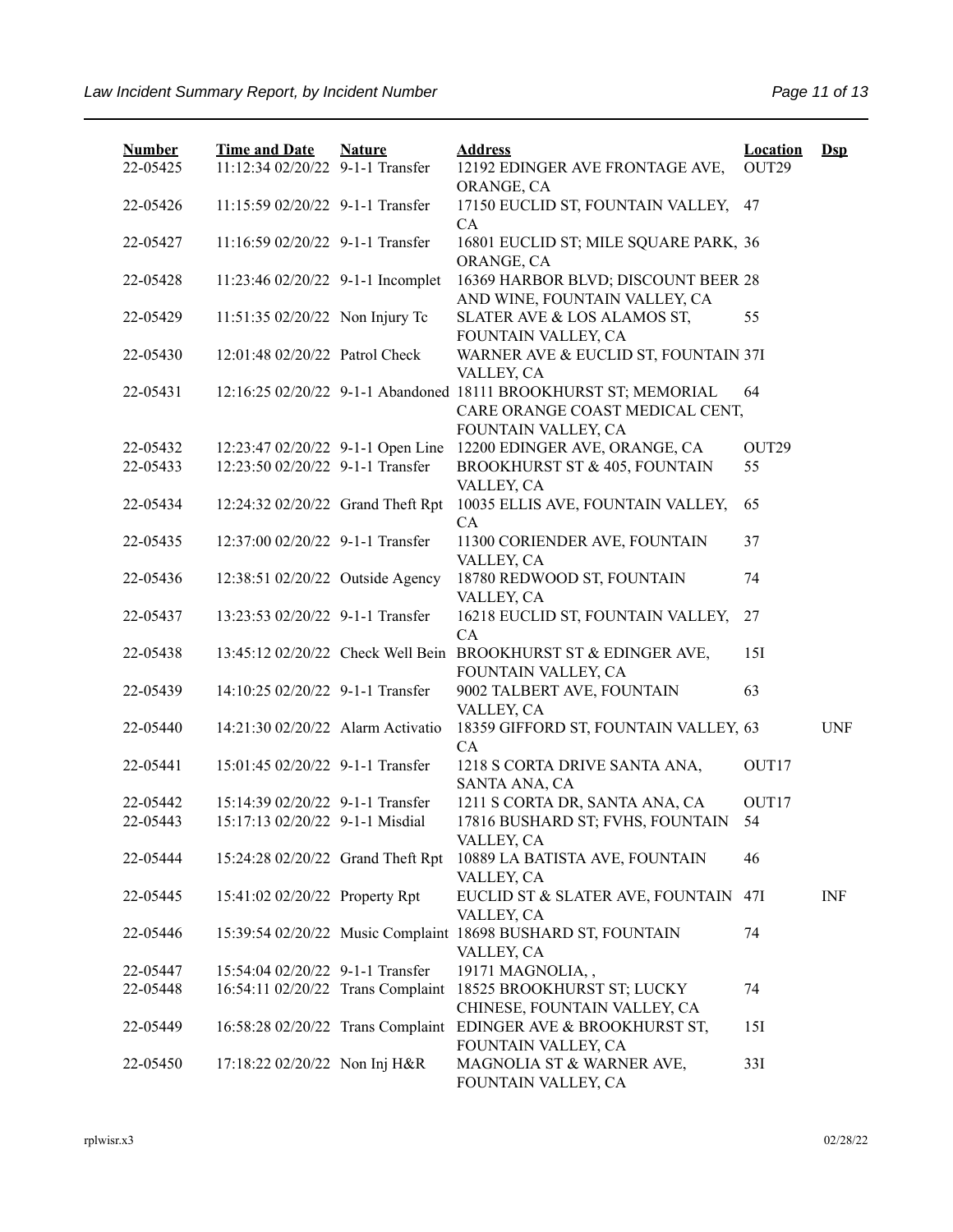| <b>Number</b> | <b>Time and Date</b>              | <b>Nature</b> | <b>Address</b>                                                                              | <b>Location</b> | $\mathbf{Dsp}$ |
|---------------|-----------------------------------|---------------|---------------------------------------------------------------------------------------------|-----------------|----------------|
| 22-05451      | 17:25:08 02/20/22 Alarm Activatio |               | 8785 OTTAWA RIVER AVE, FOUNTAIN<br>VALLEY, CA                                               | 62              | <b>UNF</b>     |
| 22-05452      | 17:22:40 02/20/22 Trans Complaint |               | SLATER / GREENBELT, FOUNTAIN<br>VALLEY, CA                                                  | 52              |                |
| 22-05453      |                                   |               | 17:24:28 02/20/22 Check Well Bein 11085 WARNER AVE; STATER<br>BROTHERS, FOUNTAIN VALLEY, CA | 37              |                |
| 22-05454      | 17:34:35 02/20/22 Ped Check       |               | BROOKHURST ST & SLATER AVE; S OF, 45I<br>FOUNTAIN VALLEY, CA                                |                 |                |
| 22-05455      | 17:38:08 02/20/22 9-1-1 Incomplet |               | 16600 HARBOR BLVD, FOUNTAIN<br>VALLEY, CA                                                   | 39              |                |
| 22-05456      | 17:47:19 02/20/22 Open Door       |               | 9047 WAGNER RIVER CIR, FOUNTAIN<br>VALLEY, CA                                               | 63              |                |
| 22-05457      | 18:16:33 02/20/22 Dist Of Peac    |               | 17876 NEWHOPE ST; DOLLAR TREE,<br>FOUNTAIN VALLEY, CA                                       | 57              |                |
| 22-05458      | 18:22:34 02/20/22 Traffic Hazard  |               | TALBERT AVE & BROOKHURST ST,<br>FOUNTAIN VALLEY, CA                                         | 55I             |                |
| 22-05459      | 18:32:36 02/20/22 Jail Check      |               | 10200 SLATER AVE, FOUNTAIN VALLEY, 55<br>CA                                                 |                 |                |
| 22-05460      | 18:39:44 02/20/22 Traffic Stop    |               | 17971 BROOKHURST ST; BERRI<br>BROTHERS GAS, FOUNTAIN VALLEY,<br>CA                          | 54              |                |
| 22-05461      | 18:44:46 02/20/22 9-1-1 Transfer  |               | 19009 MAGNOLIA ST, HUNTINGTN<br>BCH, CA                                                     | OUT72           |                |
| 22-05462      | 18:51:55 02/20/22 Burglary        |               | 17240 SAN MATEO ST # M8, FOUNTAIN 45<br>VALLEY, CA                                          |                 |                |
|               |                                   |               |                                                                                             |                 |                |
| 22-05464      | 18:59:52 02/20/22 Battery Rpt     |               | 17110 BROOKHURST ST; FOUNTAIN<br>BOWL, FOUNTAIN VALLEY, CA                                  | 45              |                |
| 22-05465      | 19:09:21 02/20/22 9-1-1 Transfer  |               | 10642 LA BAHIA AVE, FOUNTAIN<br>VALLEY, CA                                                  | 56              |                |
| 22-05466      | 19:10:26 02/20/22 Check Well Bein |               | 17876 NEWHOPE ST; DOLLAR TREE,<br>FOUNTAIN VALLEY, CA                                       | 57              |                |
| 22-05467      | 19:16:38 02/20/22 Citizen Assist  |               | 16620 DAISY AVE, FOUNTAIN VALLEY, 33<br>CA                                                  |                 |                |
| 22-05468      | 19:36:13 02/20/22 9-1-1 Misdial   |               | 11680 WARNER AVE; MANOR CARE OF 48<br>FOUNTAIN VALLEY, FOUNTAIN<br>VALLEY, CA               |                 |                |
| 22-05469      | 19:37:00 02/20/22 Fraud Rpt       |               | 16338 MT ISLIP CIR, FOUNTAIN<br>VALLEY, CA                                                  | 27              | <b>INF</b>     |
| 22-05470      | 20:13:58 02/20/22 Reckless Veh    |               | 11085 WARNER AVE; STATER<br>BROTHERS, FOUNTAIN VALLEY, CA                                   | 37              |                |
| 22-05471      | 20:30:46 02/20/22 Check Well Bein |               | 17876 NEWHOPE ST; DOLLAR TREE,<br>FOUNTAIN VALLEY, CA                                       | 57              |                |
| 22-05472      | 20:47:04 02/20/22 Party Complaint |               | 17787 LOS ALAMOS ST, FOUNTAIN<br>VALLEY, CA                                                 | 55              |                |
| 22-05473      |                                   |               |                                                                                             |                 |                |
|               | 20:59:09 02/20/22 Direct Pat/Traf |               | HARBOR BLVD & HEIL AVE, FOUNTAIN 29I<br>VALLEY, CA                                          |                 |                |